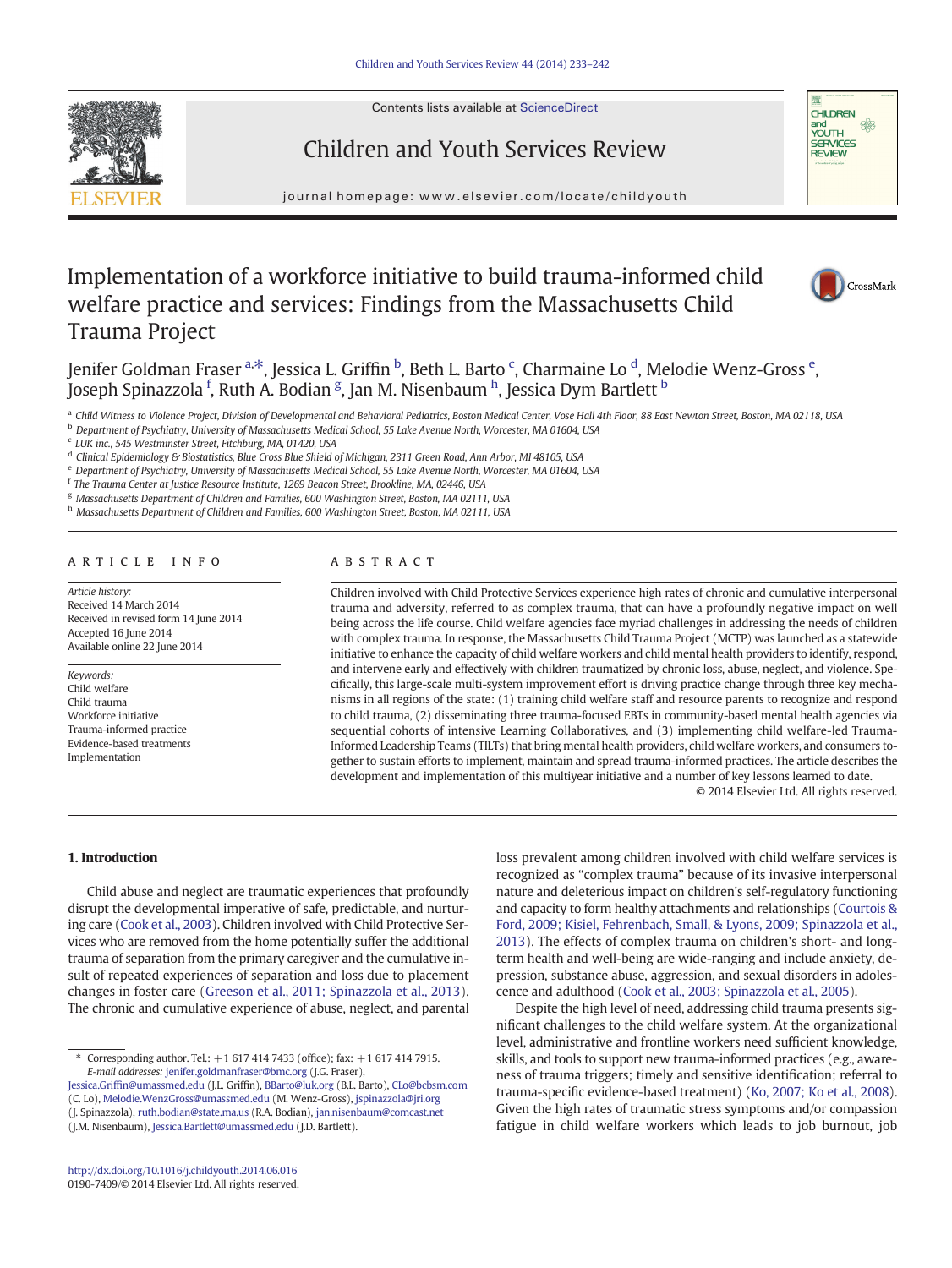withdrawal, and exit from child welfare positions [\(Bride, 2012; Conrad](#page-8-0) [& Kellar-Guenther, 2006; Pryce, Shackelford, & Pryce, 2007; Sprang,](#page-8-0) [Craig, & Clark, 2011; Van Hook & Rothenberg, 2009\)](#page-8-0), special attention must also be given to reducing the impact of work-related trauma [\(Hopkins, Cohen-Callow, Kim, & Hwang, 2010](#page-8-0)). Specific training materials are available to support these trauma-informed practice changes [\(Bride, 2012; Conrad & Kellar-Guenther, 2006; Layne et al., 2011;](#page-8-0) [Pryce et al., 2007; Sprang et al., 2011; Van Hook & Rothenberg, 2009](#page-8-0)). However, as with any system-wide training initiative, building capacity for trauma sensitive care involves considerable long-term commitment of resources, planning, and oversight.

At the community level, dissemination of evidence-based traumafocused mental health treatment is similarly resource-intensive, with recent research estimating costs as high as \$500,000 to implement an EBT statewide ([Sigel, Benton, Lynch, & Kramer, 2013](#page-9-0)). Training to support adoption of a new clinical practice is demanding under any circumstances and particularly when treating children and youth experiencing complex trauma [\(Aarons, Hurlburt, & Horwitz, 2011; Aarons, Wells,](#page-8-0) [Zagursky, Fettes, & Palinkas, 2009; Chamberlain et al., 2012; Cohen &](#page-8-0) [Mannarino, 2008](#page-8-0)). Further, uptake of an EBT requires intensive training and consultation, as well as a sufficient length of time to learn the new approach with clients, to support transferability of the desired outcomes from the research to practice setting [\(Ebert, Amaya-Jackson,](#page-8-0) [Markiewicz, & Burroughs, 2008; Fixsen, Naoom, Blase, Friedman, &](#page-8-0) [Wallace, 2005; Sigel et al., 2013](#page-8-0)).

#### 1.1. Building a foundation for workforce improvement in child welfare

In 2011, the Massachusetts Department of Children and Families (MA DCF) ranked 43rd out of 51 states in the Child and Family Services Review composite measure of placement stability, indicating a clear need for improved services for vulnerable children and youth. A closer look at placement data during the period of 2009 to 2011 showed adolescents and preschool age children generally had poorer placement stability than those who were latency-aged. Additionally, youth in kinship placements were more stable than those in other placements, including foster care and residential levels of service, consistent with other research on placement stability ([Children and Families Research](#page-8-0) [Center, 2004](#page-8-0)). Further exploration of state Child Welfare System (CWS) data found that 68.5% of children had home removal reasons consistent with complex trauma (e.g., abandonment, neglect, physical or sexual abuse). Eighty-five percent of these children had no prior home removal episodes, 15% had one prior removal, and 3% had two or more prior home removals. Reasons most commonly cited for home removal included neglect (77.6%), parental drug abuse (22.9%), and physical abuse (14.7%). After a home removal incidence, children had an average of 3.9 placements (range  $= 1-47$ ) and the average number of placement days was 132 (range  $=$  1-1066 days).

As part of its strategic planning efforts, and in response to these indicators, MA DCF designed and implemented a new casework practice model to transform the culture of the agency to reflect more progressive best practices in child welfare. Grounded in the nationally recognized Strengthening Families and Positive Youth Development frameworks [\(Center for the Study of Social Policy, n.d.-a,-b\)](#page-8-0), the design drew heavily on implementation science and adult learning. The new practice model builds on the experience of other states (including Minnesota, California, New Jersey and Missouri) implementing a Differential Response model and the Signs of Safety framework ([Chapman & Field, 2007\)](#page-8-0). A parallel effort was also initiated within DCF to address secondary traumatic stress (STS) and organizational stress inherent in the child welfare system. The work focused on STS had been initiated in 2008 in collaboration with an expert in organizational behavior at the Boston University School of Management [\(Kahn, 2003, 2011](#page-8-0)). This effort included training managers and staff on the impact of STS, training DCF volunteer social workers and supervisors to facilitate debriefing groups, and instituting debriefing and "social work support groups" after critical incidents or home removals.

The cornerstones of the new practice model are positive engagement and empowerment of families, progressive understanding of families' needs and strengths, building capacity of parents to effectively parent their children, and consolidating and sustaining gains. The clinical approaches established in the new model emphasize safety-organized, trauma-informed and solution-focused casework. To support this effort, MA DCF instituted a significant training and coaching process to assist child welfare staff in adopting these new practices. The new casework practice model provided an important foundation for enhancing the capacity of child welfare staff to engage in trauma-informed practice.

# 1.2. Private–public collaboration

MA DCF's work to transform casework practices was accompanied by efforts to strengthen collaboration with mental health providers providing services, with the focus on MA DCF's Support and Stabilization program, the state's Medicaid program comprehensive services for children with Serious Emotional Disturbance (known as the Children's Behavioral Health Initiative), and outpatient behavioral health. Towards this end, the Department became involved in a National Child Traumatic Stress Network (NCTSN) Breakthrough Series Collaborative focused on trauma-informed child welfare practice to improve foster care placement stability [\(Conradi et al., 2011](#page-8-0)). The Breakthrough Series Collaborative method was developed by the Institute for Healthcare Improvement nearly two decades ago and has since been used successfully in multiple health care settings and systems [\(Institute for Healthcare Improvement,](#page-8-0) [2003](#page-8-0)). It was designed to be a short-term learning system "to help organizations close [the gap between what we know and what we do] by creating a structure in which interested organizations can easily learn from each other and from recognized experts in topic area where they want to make improvements."([Institute for Healthcare Improvement, 2003](#page-8-0))

The trauma-informed child welfare practice Breakthrough Series Collaborative, which took place between 2010 and 2012, involved teams from nine states across the country, each comprising a partnership between a county- or State-level public child welfare agency and an organization that provided evidence-based intervention for child trauma. Provider organizations were part of the NCTSN consortium of grantees across the country funded by the Substance Abuse and Mental Health Services Administration to enhance the standard of care for traumatized children and their families [\(Conradi et al., 2011](#page-8-0)). In Massachusetts, the partnership was between DCF and the Central Massachusetts Child Trauma Center (which itself was a partnership between LUK, a community-based mental health provider agency, and the University of Massachusetts Medical School).

The Breakthrough Series Collaborative process identified a number of priorities for the MA DCF's work going forward in building traumainformed casework practice: (a) improving identification and assessment of children exposed to complex trauma; (b) fostering traumasensitive and trauma-informed practices among child-serving agencies; (c) increasing trauma training and sensitivity of caregivers (e.g., biological, kin, and foster parents); (d) improving linkages and referral rates to evidence-based trauma treatments; and (3) building service provider capacity for trauma-focused EBTs in Massachusetts.

This history of public-private collaboration led next to an ambitious statewide initiative in Massachusetts to build capacity for traumainformed care and trauma-specific services at the child welfare system and community provider levels, respectively. This initiative, which is called the Massachusetts Child Trauma Project (MCTP), is funded by the Administration for Children and Families Children's Bureau and is a partnership between DCF, LUK, the Child Witness to Violence Project at Boston Medical Center, the Justice Resource Institute, and the University of Massachusetts Medical School. The primary goal of MCTP is to improve placement stability and permanency outcomes for children with complex trauma in MA DCF's care. The overarching vision for the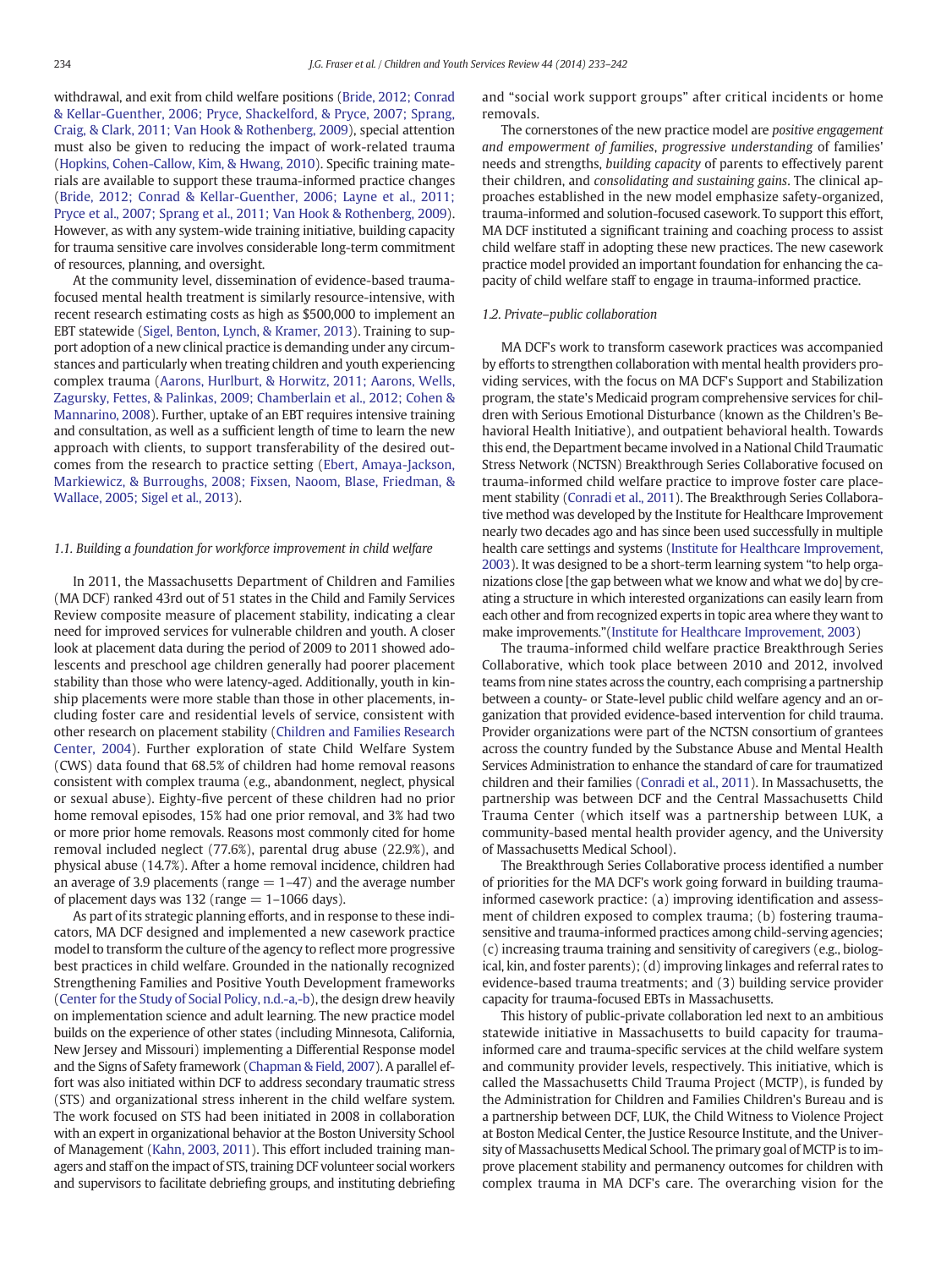initiative is to build sustainable workforce capacity for trauma sensitive practice changes within MA DCF and to integrate evidence-based trauma treatments into the existing mental health service array in Massachusetts, as well as to foster greater communication between the two systems.

### 1.3. The present paper

This article describes the major components of the MCTP since its inception in the fall of 2011. We present our approach, including activities that informed implementation, the evaluation plan, and preliminary implementation findings in the initial year (October 2012–September 2013). We then reflect on lessons learned about implementation and solutions forged in pursuing a parallel track of capacity building at both the agency and the community provider level.

#### 2. Methods

As noted above, MCTP is a two-pronged capacity-building effort focused on coordinating dissemination of trauma-focused EBTs at community-based mental health agencies in parallel with training to support trauma-informed practice by child welfare staff. Each of these tracks is discussed below.

#### 2.1. Trauma-informed practice change in the child welfare system

The specific elements of "trauma-informed" practice are defined depending on the population and system/service sector in question [\(DeBoard-Lucas, Wasserman, Groves, & Bair-Merritt, 2013; Fallot &](#page-8-0) [Harris, 2001; Igelman, Conradi, & Ryan, 2007; Kiser, Nurse, Lucksted, &](#page-8-0) [Collins, 2008; National Center for Trauma-Informed Care & Substance](#page-8-0) [Abuse and Mental Health Services Administration, n.d.](#page-8-0)). For traumatized children involved with the child welfare system, a consensus is mounting around several core areas of knowledge and practice change as reflecting trauma-informed practice: (1) an understanding about the impact of trauma on the development and behavior of children and youth, (2) knowledge about when and how to intervene directly in a trauma- and culturally-sensitive manner through strategic referrals, (3) ensuring access to timely, quality, and effective trauma-focused intervention, (4) a case planning process that supports resilience in longterm healing and recovery, and (5) attention to self-care in response to working with traumatized children [\(Arvidson et al., 2011; Cohen,](#page-8-0) [Mannarino, & Murray, 2011; Lieberman, Chu, Van Horn, & Harris,](#page-8-0) [2011; U.S. Department of Health & Human Services & Administration](#page-8-0) [for Children & Families, n.d.](#page-8-0)). Taken together, these improvements also substantially address the Child and Family Service Review goals of safety, permanency, and well-being.

#### 2.1.1. Layers of child trauma training

The MCTP is supporting practice change through two pathways. The first involves training of DCF staff and resource parents to recognize and respond to child trauma. Two curricula developed by NCTSN are being used for statewide training: the Child Welfare Trauma Training Toolkit (3rd Edition) ([Child Welfare Collaborative Group & National Child](#page-8-0) [Traumatic Stress Network, 2013\)](#page-8-0) and the Resource Parent Curriculum [\(Grillo, Lott, & the Foster Care Subcommittee of the Child Welfare](#page-8-0) [Committee, 2010\)](#page-8-0). Both training materials were successfully piloted as part of the Breakthrough Series Collaborative, resulting in an increase in referrals to trauma-focused EBTs by caseworkers at Area Offices that participated in the trainings compared to all other Area Offices across the state.

MA DCF is systematically rolling out the two sets of trainings across the four regions of the state, beginning with an initial cohort in the Western and Northern regions (2012–2013). The initial cohort will be followed by a second cohort of Learning Communities, that will take place in the Boston and Southern regions; due to scheduling constraints, the second cohort is running slight more than 12 months in duration (2013–2015). The trainings are offered in sequence, with an initial (2 hour) "basic" training on child trauma (including an introduction to the EBTs being disseminated via the MCTP), convened at the Area Offices in the regional cohorts. The basic trainings are followed several months later by a more intensive 1-day training using the Essential Element Modules of the Toolkit. While the trainings are not mandatory, MA DCF workers are strongly encouraged to attend the "advanced" training to obtain more knowledge and learn specific trauma-informed strategies to put into practice.

The Child Welfare Trauma Training Toolkit is designed as a 2-day training. However, concerns about feasibility given the number of training hours already required for agency staff prompted our team to create Webinars to deliver the predominantly didactic sections of the toolkit. These Webinars were offered prior to the in-person training, maximizing the time during face-to-face learning for casebased discussion to apply new concepts. The Webinars are also being used to orient new child welfare staff to trauma-informed casework practice. A third set of trainings is using the NCTSN Resource Parent Curriculum (RPC), which focuses on strategies for enhancing trauma-informed care on the part of foster parents s ([Grillo](#page-8-0) [et al., 2010\)](#page-8-0).

#### 2.1.2. Trauma-informed leadership teams (TILTs)

In tandem with the cascading child welfare trauma trainings across the state, the initiative is supporting the implementation of Trauma-Informed Leadership Teams (TILTs) in each DCF Area Office. The TILTs are charged with "tilting" practices to be more responsive towards traumatized youth and families. The TILT model grew out of the Breakthrough Series Collaborative described earlier, which illuminated how the synergy of mental health providers, child welfare workers, and consumers coming together with a shared commitment to make change happen was a powerful mechanism for "tilting" practice towards change.

Key informant interviews were conducted with members of the Breakthrough Series Collaborative prior to launching the MCTP TILTs to identify strategies associated with successful implementation. Recommendations centered on (a) qualities and issues to consider when selecting members for the team, (b) effective team-building strategies and processes, (c) emphasis on offices trying small tests of change, and (d) guidance for spreading and sustaining new practices. For example, new TILTs were encouraged to invite parents or youth whose cases had been closed at least six months to ensure there was no direct relationship with MA DCF staff, trauma clinicians, or foster parents on the TILT and to pair parents and youth with a 'mentor' on the team to support participation.

These recommendations for supporting effective TILTs resonate with themes covered in a Strengths and Needs self-assessment tool that the teams are asked to complete in the early phase of their formation. The tool, adapted from the Breakthrough Series Collaborative ([Igelman](#page-8-0) [et al., 2007](#page-8-0)), provides a set of priorities and metrics to track progress towards trauma-informed casework practice including awareness of and strategies to reduce secondary traumatic stress. The intent of the selfassessment is to introduce trauma-informed terminology, objectives, and practices in a concrete manner and to assess readiness and capacity to engage in change. Five themes are addressed: (1) knowledge building and developing practice, (2) trauma-informed mental health assessment, (3) case planning and management, (4) externally-delivered trauma-informed services, and (5) child welfare systems, cross system partnerships, and system collaboration. Each TILT engages in a process of self-assessment to determine their baseline functioning as a system and to monitor effective change over time. The teams use a colorcoded dashboard to track their baseline strengths and areas for improvement from the self-assessment, identify action steps, and progress over time. Teams use this information to help identify action steps and to track their progress.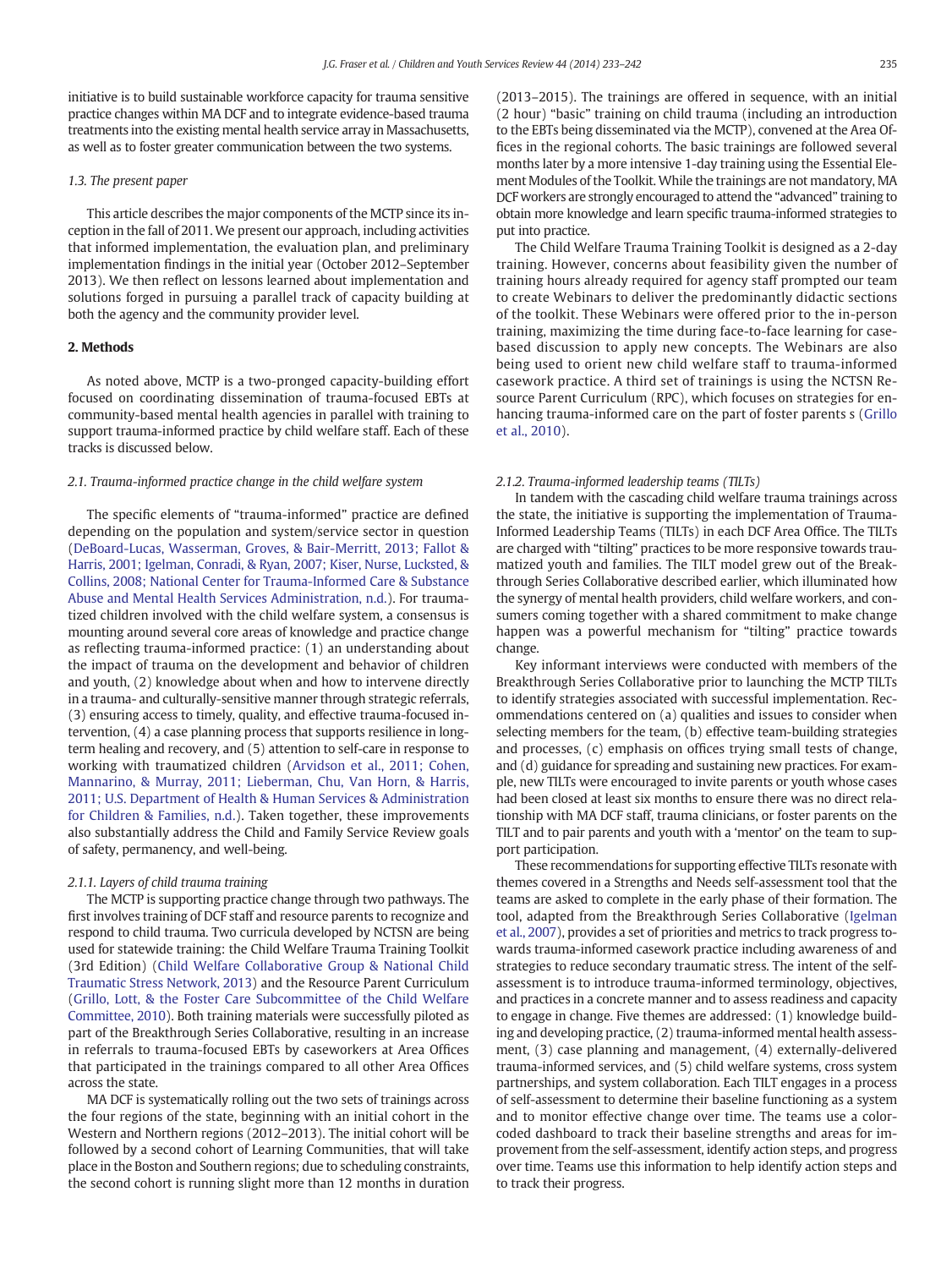#### 2.2. Trauma-informed practice change: mental health provider agencies

In tandem with DCF trainings on child trauma and implementation of the TILTs, MCTP is disseminating several evidence-based or evidencesupported treatments across the state: Trauma-Focused Cognitive-Behavioral Therapy (TF-CBT), Child–parent Psychotherapy (CPP), and Attachment, Self-Regulation and Competency (ARC). These three EBTs were selected based on national and state data on trauma exposure among children in the care and custody of MA DCF, the accessibility of trainers (for both cost and sustainability concerns), and feasibility of the model for service delivery settings and meeting the needs of children exposed to chronic complex trauma. Each treatment model is briefly described below.

Trauma-Focused Cognitive-Behavioral Therapy (TF-CBT) is a components-based trauma treatment designed to treat posttraumatic stress and related emotional and behavioral problems in youth ages 3–18. It is appropriate for single incident or multiple trauma exposure as well as for children experiencing complex trauma. TF-CBT is, to date, the most widely evaluated treatment for trauma in children, with over 13 clinical trials demonstrating its efficacy and effectiveness, including two ongoing international clinical trials in progress. It has been used with children exposed to a range of different types of trauma across a variety of geographic, ethnic, religious, and socioeconomic strata. TF-CBT is composed of several major components designed to be conducted across 12–18 treatment sessions: Psychoeducation; Parenting Skills; Relaxation; Affective Expression and Modulation; Cognitive Coping; development of a Trauma Narrative and Cognitive Processing of the Trauma Narrative; In Vivo Exposure; Conjoint Child–Parent Sessions; and Enhancing Future Safety and Development (PRACTICE). The components are implemented sequentially, each building off the previous component. For children experiencing complicated or complex trauma, applications of TF-CBT are adjusted to include relaxation training and safety planning at the beginning of treatment, and treatment length is generally longer (e.g., 25 to 30 sessions) ([Cohen, Mannarino,](#page-8-0) [& Deblinger, 2012; Cohen, Mannarino, Kliethermes, & Murray, 2012](#page-8-0)). In Massachusetts, TF-CBT has been successfully implemented at numerous community-based mental health agencies in outpatient, homebased and residential settings that serve children with multiple chronic traumas, with many children meeting criteria for complex trauma.

Child–parent Psychotherapy (CPP) is a trauma-focused and attachment-informed dyadic model developed specifically for very young children (birth to six years) and their primary caregivers, addressing the fundamental role of the caregiver-child relationship in healing the effects of trauma and promoting healthy development. The model treats disruptions and disturbances in the caregiver-child relationship, including the traumatic responses of young children who have experienced abuse, neglect, and attachment loss [\(Chu &](#page-8-0) [Lieberman, 2010; Lieberman, Weston, & Pawl, 1991](#page-8-0)). Treatment is delivered with the caregiver-child dyad together, with the focus on supporting, strengthening, and repairing the attachment relationship [\(Lieberman & van Horn, 2005](#page-9-0)). CPP has been evaluated in several separate randomized controlled trials with young children exposed to relational trauma (domestic violence, maltreatment) and found to reduce behavioral, attachment, and mental health problems ([Lieberman, Van](#page-9-0) [Horn, & Ippen, 2005; Toth, Rogosch, Manly, & Cicchetti, 2006\)](#page-9-0) with positive outcomes enduring six months following treatment completion [\(Lieberman, Ghosh Ippen, & van Horn, 2006](#page-9-0)). CPP is one of the few empirically validated interventions for very young traumatized children. The treatment is highly flexible and explicitly integrates cultural values and culture-related experiences into treatment planning and delivery.

The Attachment, Self-Regulation and Competency (ARC) model offers a comprehensive, flexible framework for intervention with children and youth who have experienced multiple and/or prolonged traumatic stress. ARC identifies ten building blocks of trauma-informed treatment that fall within the three core domains of attachment, self-regulation, and competency. These building blocks, or treatment targets, reflect the scientific literature on (a) impact of traumatic stress; (b) normative and impacted attachment; (c) normative development; and (d) factors associated with resilience among stress-impacted youth ([Blaustein &](#page-8-0) [Kinniburgh, 2010; Kinninburgh, Blaustein, Spinazzola, van der Kolk,](#page-8-0) [2005\)](#page-8-0). As a newer treatment approach, ARC has not yet been evaluated in a randomized controlled trial. However, several observational studies have shown positive behavioral, mental health, and improved permanency outcomes (see [Hodgdon, Kinniburgh, Gabowitz, Blaustein, &](#page-8-0) [Spinazzola, 2013](#page-8-0)). In addition, data from the cross-site evaluation of the National Child Traumatic Stress Network showed that ARC-based treatment services demonstrated consistent significant reductions in behavioral problems and Posttraumatic Stress Disorder (in children age five and older) that were equivalent to those observed in children receiving TF-CBT (ICF [Macro, 2010](#page-9-0)).

#### 2.2.1. Pairing treatment with individual needs

Screening protocols were developed for the project to provide guidance to mental health and child welfare staff in identifying which of the three EBTs should be selected per child's presentation. The guidance was derived from the empirical evidence, recommendations from the treatment developers regarding intended usage indications, and history of successful implementation with children and caregivers within and across three contextual parameters: developmental stage, caregiver availability/involvement, and primary clinical presentation. The protocol follows a hierarchically ordered set of considerations beginning with developmental stage of child, followed by caregiver involvement, and then primary clinical presentation.

#### 2.2.2. EBT dissemination: piloting a learning community model

The EBT dissemination is being implemented using the Learning Collaborative/Community approach, an intensive learning method based on the IHR Breakthrough Series Collaborative model for supporting effective uptake across multiple settings and creating changes in organizations that promote the delivery of effective interventions and services [\(Markiewicz, Ebert, Ling, Amaya-Jackson, & Kisiel, 2006](#page-9-0)). The model emphasizes adult learning principles, interactive training methods, and skill-focused learning. It brings together teams from different agencies to learn from one another over the course of an extended learning process (typically 12–18 months), with multiple opportunities for faceto-face learning sessions; follow-up consultation activities; feedback loops (including the use of fidelity metrics); resources to support sustained learning; and opportunities to practice new skills and share progress with colleagues learning the Learning Collaborative model [\(Markiewicz et al., 2006](#page-9-0)).

MCTP is implementing the EBT dissemination process in two primary waves of Intensive Learning Communities, each a year long, across the four regions in the state (Cohort 1 in the Western and Northern regions first, followed by Cohort 2 in the Boston and Southern regions). The process was designed so that the timeline and requirements for training were generally consonant across the three EBTs: 12-months in duration and carried out in coordination with child trauma trainings and TILT development in MA DCF's Regional and Area Offices. Nationally credentialed trainers are conducting the Learning Communities, which comprise face-to-face trainings and monthly phone consultations with clinicians and supervisors. The MCTP EBT dissemination process also includes a 'senior leader' track to support uptake of the EBT by clinical supervisors and agency administrators, focused on collective problem solving around administrative challenges (e.g., referrals, billing).

#### 2.3. Evaluation approach

The MCTP evaluation is driven by a multi-modal approach to assess changes within the MA DCF and among the provider agencies that offer services to child welfare-involved children. The evaluation utilizes a multi-source, multi-method approach including surveys, records reviews, and individual child assessments to measure both process and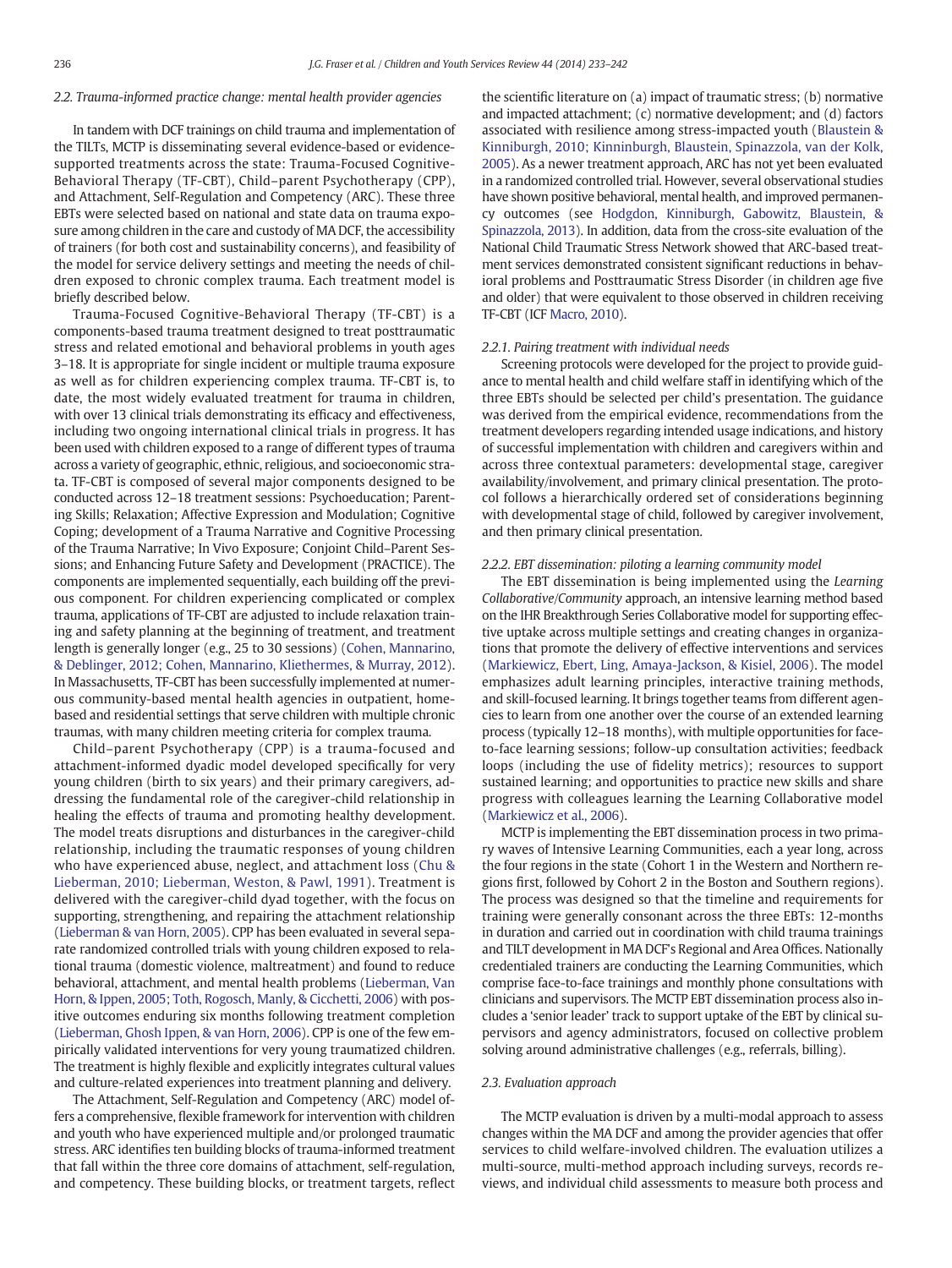outcome, and provide feedback to project management, Departmental staff and clinical providers for continuous quality improvement.

families by showing progress through treatment and as an aid in treatment planning.

#### 2.3.1. Implementation evaluation: EBT implementation readiness

Previous research finds that successful implementation of evidencebased practices is strongly related to clinician characteristics and attitudes, organizational factors, and other factors related to implementation supports ([Aarons, 2005; Durlak & DuPre, 2008; McHugo et al., 2007](#page-8-0)). MCTP is employing several instruments to assess provider capacity for EBT implementation for both planning purposes and as factors to consider in evaluating implementation outcomes. During the initial planning year of the project, Area Office Directors were asked to complete a survey assessing the availability and accessibility of evidence-based trauma treatment for the children they serve. The survey comprises a subscale of the Trauma System Readiness Tool, adapted by the Chadwick Trauma-informed Systems Project [\(Hendricks, Conradi, & Wilson, 2011](#page-8-0)).

A corollary assessment of organizational readiness was conducted with clinicians enrolled in the Learning Communities for the three EBTs. The Evidence-Based Practice Attitude Scale (EBPAS) was used to measure clinician's attitudes toward adopting an EBP ([Aarons, 2004](#page-8-0)). The EBPAS is a 15-item scale with four subscales (Appeal, Requirements, Openness, and Divergence) and a global score. The Appeal subscale assesses the degree to which clinicians would be willing to adopt an evidence-based practice if the new practice was appealing (e.g., if it were intuitively appealing, easy to use, or used by colleagues), and the Requirements subscale assesses their willingness to adopt if it was required of their agency or state. The Openness subscale measures their general openness to innovation and willingness to try a new practice while the Divergence subscale assesses the extent to which the clinician perceives evidence-based practices as not clinically useful or as important as clinical experience (reverse scored). Scores reflect a Likert scale of 0–4 (0 = Not at All to  $4 =$  To a Very Great Extent). A second tool, the Trauma-Informed System Change Instrument, 2nd Ed. (TISCI), was used to assess readiness for change at the organizational and staff level [\(Richardson, Coryn, Henry, Black-Pond, & Unrau, 2012](#page-9-0)). The TISCI is an 18-item tool with three subscales: agency policy (e.g., local, state, and federal policies that shape the focus and actions of professionals), agency practice (specific treatments and resources available locally that support a trauma-informed system), and individual practice. Scores on the TISCI are rated from 1 to 5 ( $1 =$  Not at All True for My Agency/Me to  $5 =$  Completely True for My Agency/Me).

The evaluation is also systematically documenting implementation, including the provision of trauma training for MA DCF staff (i.e. number of basic and advanced trauma trainings provided, attendance, satisfaction, and perceived knowledge gained) and the process of implementing the TILT team model (self-assessment of needs, identification of areas for improvement, progress toward implementing changes, frequency and attendance of TILT team meetings). Uptake of EBTs is also being documented in terms of the number and types of trainings provided, number and frequency of consultation sessions, attendance, satisfaction with the training and consultation process, and perceived challenges of implementing trauma treatment for MA DCF-involved children – including interfacing with and receiving referrals from the Departmental staff.

EBT implementation is being monitored by each agency team's supervisor, using a self-assessment checklist specific to each EBT completed by clinicians at each 6-month follow-up and discharge of the client. Individual child assessments of trauma exposure, trauma symptoms, behavior and functioning are being used to inform the provision of clinical services and monitor treatment progress. Clinicians collect this information from children and families at the start of treatment and every 6 months until discharge. The data are entered and managed using a secure online data capture system, REDCap, hosted at the University of Massachusetts Medical School [\(Harris et al., 2009](#page-8-0)), and reports are automatically generated by the system for timely use in treatment planning. These reports are intended to help clinicians engage

# 2.3.2. Outcome evaluation: emphasis on data-driven treatment services

The outcome evaluation is focused on practice changes at the system level (both in terms of MA DCF and provider agencies) as well as improvements in child level outcomes (e.g., symptoms, behavior, and placement stability). Changes at the system level are being measured annually and analyzed to assess improvements in trauma sensitive practices and attitudes, implementation of screening and referral, collaboration among child serving agencies and providers, the number of clinicians trained to deliver evidenced based trauma treatment, and the number of MA DCF-involved children and families receiving evidence-based trauma treatment. The child and family data are being collected by clinicians and entered in the REDCap system. These outcome data will be aggregated and analyzed for satisfaction with services, statistically significant and clinically meaningful improvements in trauma symptoms, behavior, and functioning. Finally, record review of placement data and also of Medicaid data will be analyzed at the aggregate level for improvements in placement stability and reunification, decreases in behavior problems and PTSD symptoms, fewer repeat trauma exposures, and reductions in caregiver stress. The outcome evaluation was approved as exempt from review by the Human Subjects Institutional Review Board of the University of Massachusetts Medical School.

## 3. Results

In the section that follows we report the findings to date regarding organizational readiness, implementation of the TILT teams, and EBT implementation progress

#### 3.1. Organizational readiness needs assessment

In the planning year for the project (October 2011–September 2012), the Trauma System Readiness Tool was administered to all 29 Area Office Directors; 24 (83%) completed this organizational selfassessment. Responses indicated that the availability of trauma-focused treatment was highly limited in the offices' service delivery areas. Consistently, there were themes of poor access and lack of clinicians with specialization in evidence-based trauma treatments. Respondents referred to long waitlists and distance, with only a small subset of providers within agencies being trained in trauma-specific treatment and many providers being outside of the catchment area. Another area of concern was difficulty ascertaining whether providers offered trauma-specific treatment, as many agencies refer to "trauma counseling" without defining what that means other than working with populations who have been traumatized. Language capacity to meet the needs of different cultural groups was also identified as a problem.

The EBPAS and TISCI measures were administered to the first cohort of clinicians ( $N = 153$  out of 192 clinicians; response rate of 79.7%). These clinicians represented 20 provider agencies. Eighty-seven percent of clinicians had at least Masters level training or greater. The most frequently cited clinical services provided were individual therapy, family therapy, home-based therapy, and group therapy to children, adolescents, and adults. Clinicians had significant experience working with a variety of ethnic groups such as African Americas, Latinos, and Asians, and also reported extensive experience working with foster children, homeless children, and LBGTQ youth. Forty-six percent of clinicians had 0–5 years of professional experience, 23% had 6–10 years, 20% had 11–20 years, and 10% had 21 years or greater.

Responses to the EBPAS were overall positive and therefore did not suggest that any of the four attitude domains was an overriding factor that may affect implementation and need to be addressed in the Learning Community trainings or senior leader track. Average scores were somewhat higher on the appeal and openness subscales (3.2 and 3.0,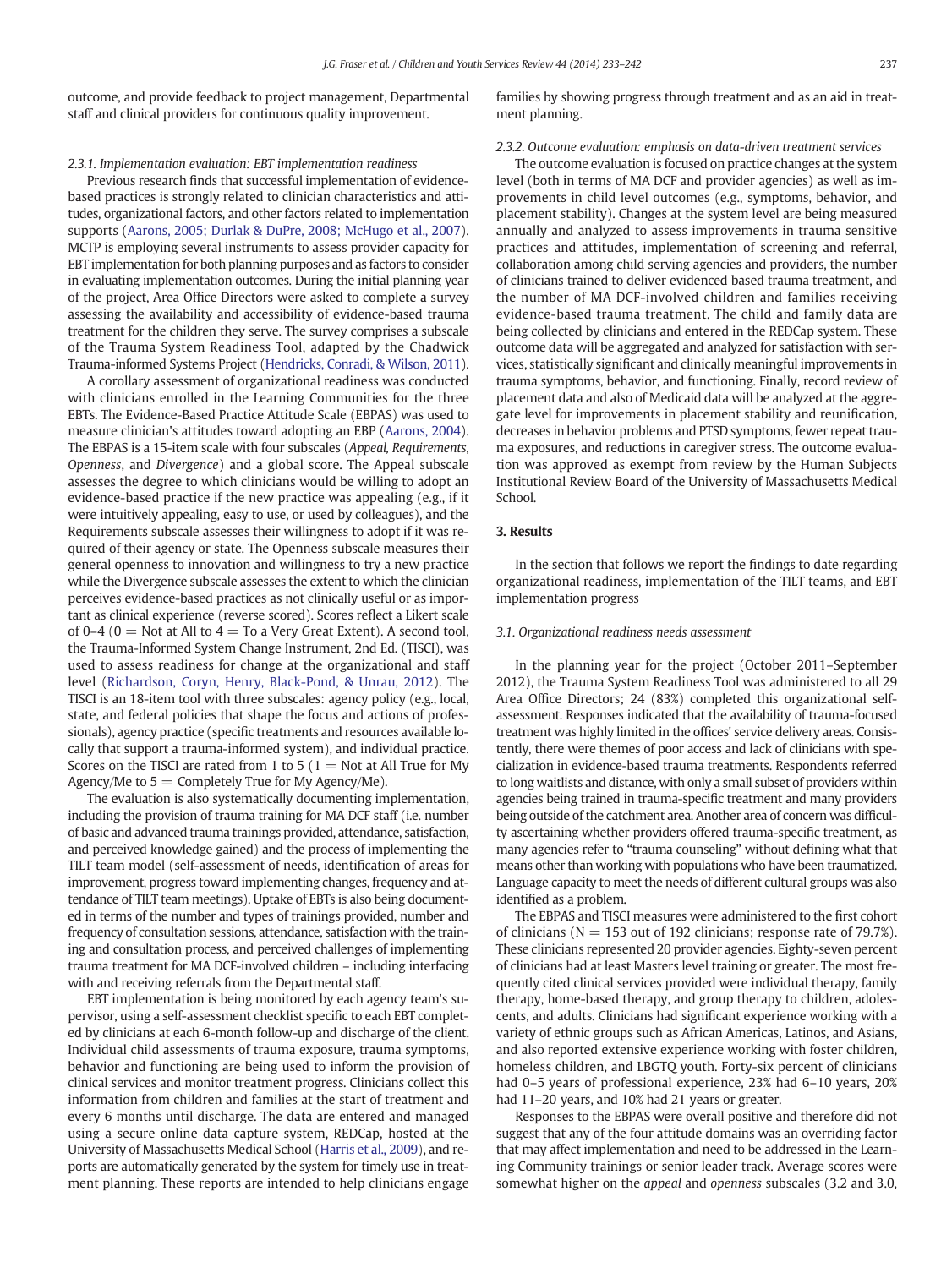respectively) than the requirement subscale (2.7). Scores were lowest for the divergence subscale (0.9) suggesting that clinicians did not have a negative attitude toward evidence-based practice. The average global score for the EBPAS was 2.5, suggesting moderate level of receptiveness and readiness to learn a new practice. Scores on the TISCI were similarly positive, indicating that at the individual level, clinicians had a strong intention to consistently engage in trauma-informed practice (average score of 3.8). Responses were also favorable regarding perceptions of agency-level policy and practice supports for trauma-informed care (3.2 and 3.5, respectively).

#### 3.2. Implementation of child trauma trainings

The basic training was provided to 1,096 MA DCF workers (the more advanced Child Welfare Training Toolkit Trainings are currently in process). Attendees at the basic trainings were predominantly social workers but also included administrative staff as well. On average 50 participants attended each basic training. A training evaluation completed by 645 (59%) of attendees collected information on staff experience at MA DCF and other characteristics, prior knowledge regarding the effects of trauma, content and usefulness of the training, and satisfaction with the training and trainers. The mean years of experience was 13.73 years (range: 0–44 years). The majority of respondents were women (82%). Seventy-four percent were white, 18% were Hispanic/Latino, and 14% were Black. Respondents varied considerably in their prior knowledge about the effects of trauma, with nearly half reporting they had "a good deal" of previous training/knowledge. The vast majority (90%) of respondents reported that they would use what they learned in the training in their work. Eighty percent of workers who completed the training evaluation reported being satisfied or very satisfied with the training (80%). Respondents identified several areas to address in future training, including cultural differences and the inclusion of caregiver and youth voices.

#### 3.3. Implementation of TILT teams

All 17 Area Office TILTs in the Northern and Western regions of the state launched in October of 2012 (the other 12 Area Offices in the state were launched as Cohort 2 in October of 2013). MCTP organized a TILT kick-off event for the Area Offices to launch the teams in each cohort. During the event, new team members were provided with an overview of the foundations of the Massachusetts Breakthrough Series Collaborative, expectations of TILTs, considerations for team selection, retention, and dynamics, the strength and needs assessment, developing trauma-informed innovations, and suggested strategies for spreading these practice changes throughout the office. Teams typically include an administrative and frontline worker at the Area Office, administrative leaders and clinical supervisors participating in different EBT Learning Communities in the area district, representatives from schools, courts, and/or medical providers, as well as consumers. However, identifying and eliciting participation of birth parents and youth who had previously been involved with the MA DCF to serve on TILTs is an ongoing challenge.

By the end of the initial implementation year (September 2013), the majority of TILTs in the Northern and Western regions had completed their self-assessments and were implementing trauma informed innovations to address issues identified through the assessment process. These innovations range from small tests of change in the Area Office to cross-system efforts to strengthen collaborative ties between DCF workers and mental health providers in the community. For example, one TILT is conducting a survey to identify topics that can foster deeper understanding and respect for roles, responsibilities, practices, and concerns across systems (e.g., how DCF makes placement decisions; why clinicians are reluctant to testify in court). This TILT is planning to create short webinars that address topics identified as priority areas by surveying provider agencies and child welfare staff. Other TILTs are focusing on incorporating consumers' treatment goals into their DCF service plan or on best practices when children/youth are leaving and entering school systems (e.g., providing information to schools on how to identify and effectively respond to trauma-related behaviors). Another TILT is developing a script for caseworkers to use when conducting trauma screening with children.

In an effort to solidify the TILTs, gatherings to bring TILT teams together across Area Offices were convened at the end of the initial implementation year. The purpose of these gatherings was to provide an opportunity for teams to share 'small tests of change' they were undertaking, share strategies that strengthen and sustain the team, create a peer-to-peer network, and strengthen the collaborative relationships and functioning of the teams. Topics included discussions and activities about leadership styles in groups, identification and implementation of trauma informed innovations, participation of community members and former DCF consumers, as well as collaboration with mental health providers. We addressed the potential tension among TILT participants who are more focused on team process and ensuring that everyone's voice is heard, and those who are more task-oriented and ensuring that the team is moving forward with action steps. Additional areas of focus included the challenges of recruiting and maintaining representation of parents and youth with former DCF involvement as well as difficulties with disseminating innovations and engaging staff who are not participating on a TILT to implement identified practice changes. We included energizing activities to promote the importance of self-care and address secondary traumatic stress. These gatherings were very well attended and well received, with 91 TILT members attending, representing all Area Offices in this initial cohort.

Both informal and formal feedback to the Department from TILT members pointed to the championing role of Area Office managers as the critical factor to successful teams. The decision of who would take the lead in launching and developing TILTs was assigned to the managers in each office. Some offices identified supervisors and/or social workers to take on this role and were able to develop strong teams. However, it required the participation and investment of the managers themselves for the work of TILTs to be successfully integrated into the office as a whole. Staffing resources can play a major role in either supporting or undermining a manager's availability to actualize this championing

Another key factor contributing to successful TILTs was the comfort level in engaging members of the community on their team. Offices that were the most successful in these efforts already had well-established relationships with mental health providers in the community. Offices that did not have a strong history of collaboration with community mental health agencies were pleasantly surprised to discover the degree of interest there was on the part of providers to participate on their TILTs. Feedback from the TILT members consistently refers to the positive relationships that have developed among the different system representatives and providers who participate on the team.

#### 3.4. Preliminary findings: uptake of EBTs

The initial cohort of provider agencies participating in the Learning Communities for the three EBTs involved a total of 20 agencies comprising 40 teams from North East, Central, and Western Massachusetts. The number of teams was spread relatively evenly across the EBTs (15, 13, and 12 for ARC, TF-CBT, and CPP, respectively). In total, 192 mental health providers (clinicians and clinical supervisors) are participating in this initial cohort.

The agencies represented a diverse set of organizations in terms of size (number of clinicians and number of children and families served, demographics of client population), and geographical location. They included 11 large agencies (i.e., with a client-base of 2,500 or more children/families per year) with a large number of sites and clinical staff, multiple programs (e.g., Safety & Stabilization, Congregate Care, CBHI, residential, substance abuse, early intervention), and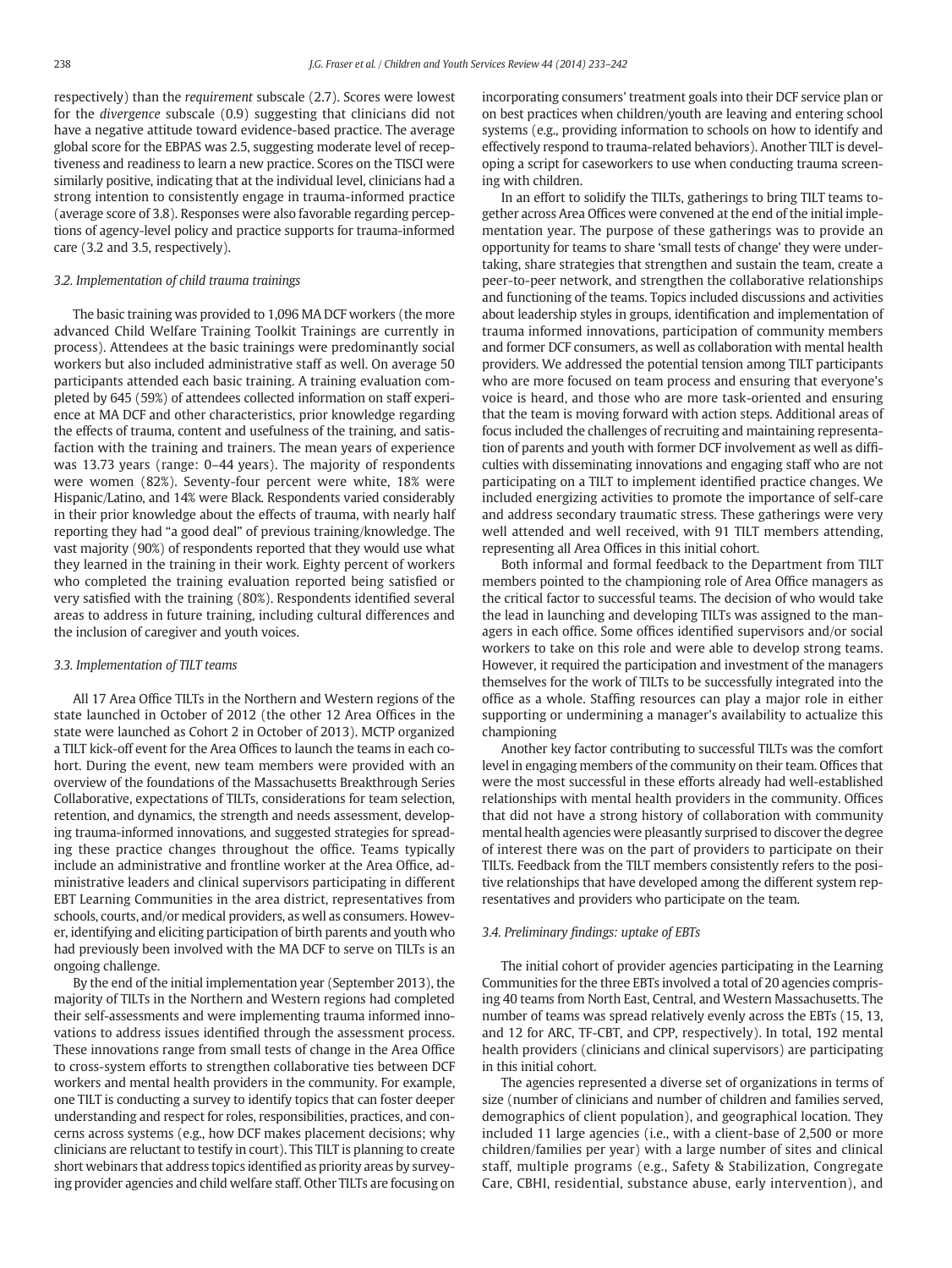long-standing ties to the MA DCF as a child welfare and/or domestic violence services provider. One of these agencies is the largest provider of MA DCF-funded Safety and Stabilization and Congregate Care services in the State. The four mid-size agencies also offer a range of programs, commonly offered at more than one site, serving a large number of clients (in the range of 1,000 to 2,000 children and families) The remaining five agencies had a smaller reach in comparison to the large and mid-sized organizations (ranging from 50 to 500 children served annually) and a smaller number of clinical staff (fewer than 20 licensed therapists). One of these smaller agencies was an accredited Children's Advocacy Center and NCTSN trauma center that was part of a large hospital system. Most agencies in the Western and Central regions of the state include rural towns in their catchment areas.

A key indicator of EBT implementation progress is children's enrollment in treatment. At the end of the first year of implementation (September 2013), 298 children were enrolled in an EBT (101 enrolled in ARC; 77 enrolled in CPP; and 120 enrolled in TF-CBT). The enrollment goal for each EBT was 3 clients per clinician and 2 clients per clinical supervisor. The enrollment goals were based on recommendations, current at the time the initiative was being planned, from the TF-CBT, CPP, and ARC treatment developers for the numbers of cases needed to support sufficient practice of the new treatment. Based on MCTP enrollments, 131 clinicians enrolled at least one client (61.5% of 213 trained clinicians and supervisors); 89 (42%) enrolled at least 2 clients; 53 (25%) enrolled at least 3 clients; and 19 (9%) enrolled more than 3 clients. It is possible that clinicians who have not yet met their enrollment goal for the project may still have met the requisite number of cases needed to learn the model; this information will be collected from clinicians directly. Forty-three children have completed the 6-month follow-up assessment and 39 clients have been discharged. One CPP team dropped out of the Learning Community, primarily due to staff leaving the agency, and 31 clinicians (16%) left their agency during the implementation period.

#### 4. Discussion

The goal of MCTP is to promote alignment across multiple service delivery systems to ensure that families are receiving appropriate trauma-informed services, with a particular focus on increasing placement stability and access to trauma-focused treatments. Fundamental to this system transformation is recognition that agency culture plays a significant role in determining the most effective strategies to implement change. Implementation of any significant change in practice requires sensitivity to other environmental factors (e.g., budget constraints, concurrent policy, practice or leadership changes in the agency, etc.), as well as an intentional effort to conceptually integrate change with other initiatives the agency may be undertaking. Special attention to the "occupational hazard" of exposure to Secondary Traumatic Stress is a key element of transforming agency culture. For example, the trauma-informed approaches being introduced within the child welfare system through MCTP have been embedded into DCF's new casework practice model developed in response to the 2007 CFSR reviews. Implementation of MCTP has affirmed that practice changes must be fully integrated to ensure that 476 do not view these efforts as simply a "practice de jour" or as separate and distinct initiatives.

#### 4.1. Building organizational capacity: challenges and solutions

Child welfare is highly demanding work and freeing up staff time for participation on the TILT teams has been a challenge for several Area Offices. Accordingly, additional effort has been directed to encouraging and supporting the work of the TILTs. For example, conference calls have been held with TILT leaders every other month to provide an opportunity for teams to share their challenges, their successes and progress and to learn from each other. Planning is currently underway to host regional gatherings of TILT members so teams can share and develop strategies for practice innovation. Additionally, identifying and eliciting participation of birth parents and youth previously involved with child welfare services to serve on TILTs has been a challenge. The project is seeking supplemental funding that will facilitate broader participation by consumer representatives on the TILTs.

Originally it was hoped that the TILTs would be able to complete the self-assessment within one or two meetings; however, for most TILTs, the process required more time. Additionally, several of the teams had not yet identified community partners and consumer representatives for the TILT at the time they completed their self-assessment. Thus, the process lacked vital input from critical stakeholders for these teams. Accordingly, the MA DCF will be providing more targeted training to facilitate the self-assessment and team formation process for the next round of TILTs. For example, future training may include roleplaying to highlight the importance of including the perspective of providers and consumers on the TILT. Offices that initially conducted the assessment with only Departmental staff as participants have been encouraged to complete the assessment anew to gain the perspective of external members.

Of note, Department referrals to EBT providers at agencies unfamiliar to their office have been slow to cultivate. There was a clear discrepancy in numbers of referrals to newer mental health providers as compared to those who had been working with an Area Office over time. The importance of relationships between mental health agencies and their local child welfare office in driving referrals to EBTs resonates with the previous work of the Massachusetts Breakthrough Series Collaborative and speaks to the importance of TILT teams as a springboard for developing and sustaining these critical relationships.

#### 4.2. EBT dissemination: challenges and considerations

MCTP selected three evidence-based trauma treatments based on the evidence supporting these treatments and in consideration of their applicability to MCTP's target population of children experiencing complex trauma. The EBTs are being disseminated concomitantly, in parallel and similarly structured Intensive Learning Communities, based on the NCTSN Learning Collaborative approach [\(Ebert et al., 2008\)](#page-8-0). The consistent structure across the three EBT Intensive Learning Communities was integral to the intensively coordinated effort to build statewide capacity in both the child welfare system and provider agency landscape. However, several important challenges related to this approach emerged during our initial implementation year and deserve close consideration.

The first issue pertains to ongoing changes in EBT training requirements. As research grows and evidence accumulates for what is needed to support effective uptake of different EBTs, treatment developers necessarily calibrate the requirements for training and credentialing. The pace and degree of calibration varies across different EBTs, as treatment developers focus independently on best practices in dissemination for their particular model. It bears noting that fidelity tools and their use in training also vary widely across EBTs (e.g., some are qualitative; others are brief or more elaborated checklists). For example, recently updated training requirements for CPP call for an 18-month timeframe along with more trainings and consultation and the use of multiple fidelity metrics to support implementation-level uptake of the model. These changes, made in response to lessons learned from a decade of dissemination experience, including large-scale efforts, represent greater financial burden on agencies and training demands on clinicians compared to TF-CBT or ARC.

Relatedly, there are substantial differences across EBTs in how or whether clinicians are endorsed as an EBT provider. Credentialing provides funders and consumers with a registry of qualified provider and allows clinicians to carry their provider status across agencies and states. Yet each EBT has its own system that has uniquely evolved over time. For example, TF-CBT recently released a new certification process, that includes an online credentialing component and exam, via which clinicians who meet criteria will be considered certified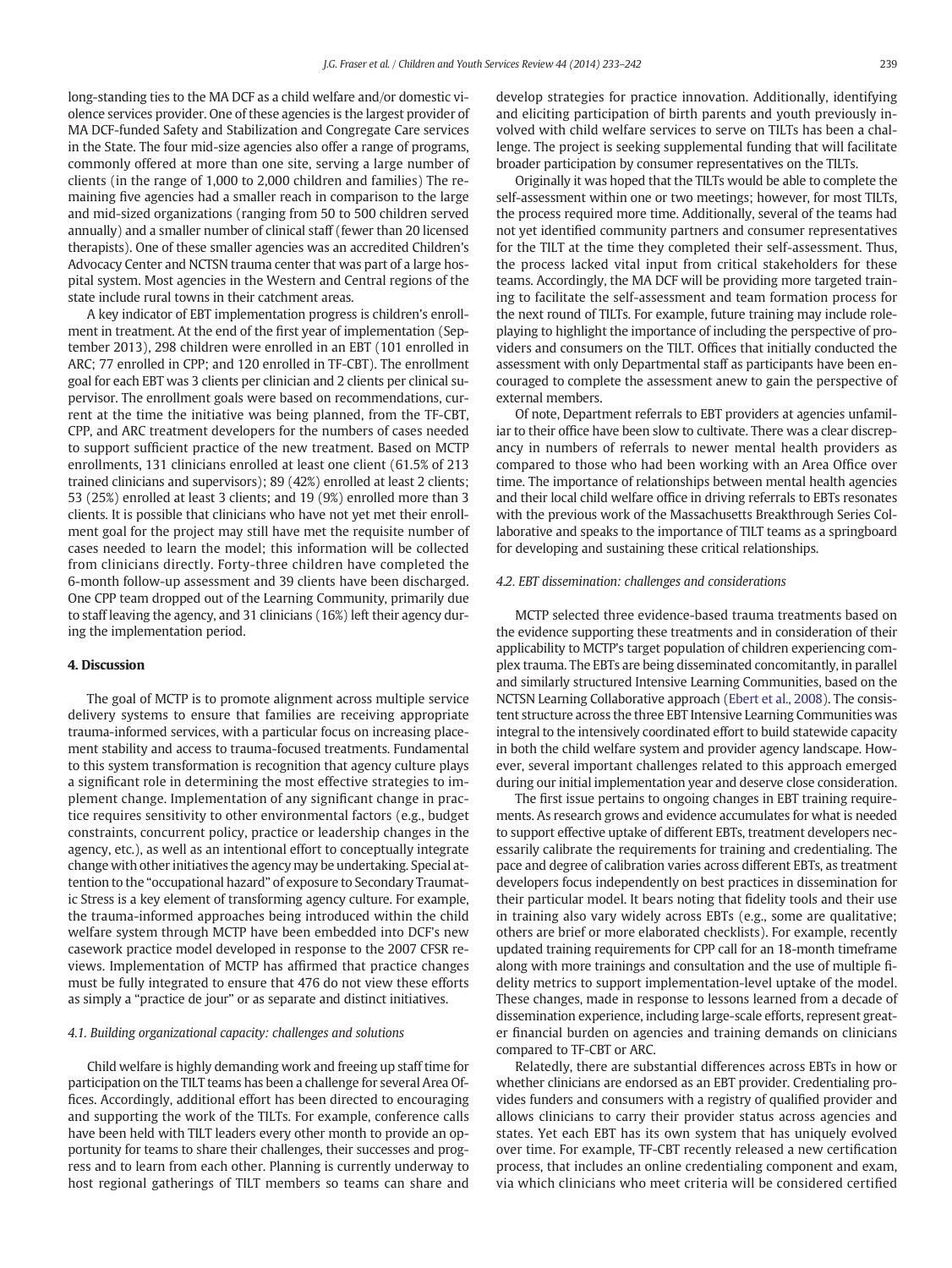TF-CBT therapists and included on a national registry. In contrast, CPP does not certify providers, as that connotes a level of monitoring and assessment of training that is not feasible in scaling up the model. Instead, a roster will be used to list CPP providers who received "implementation level" training (i.e., were trained to deliver the model with fidelity to improve outcomes).

In a large-scale effort such as MCTP, where multiple teams may be learning different models in a single agency, the variation within and across EBT training requirements and credentialing pathways can be confusing for stakeholders and also subtly undermine the appeal of approaches that demand a longer duration and greater intensity of training. One solution is to involve treatment developers at the outset of a multi-year dissemination effort to create 'work around' should modifications in training guidelines arise during the course of dissemination. Another important step is for trainers to explain variation in training requirements and credentialing processes across EBTs, with the goal of providing clinicians, supervisors, and administrators with a broader perspective on EBT development and implementation science. This foundational type of information is best relayed in the form of a faceto-face training, prior to or integrated into the Learning Community, thereby allowing an opportunity for agency administrations, supervisors, and clinicians to come together and think through the key factors that affect the spread and uptake of an EBT with the support of a trainer (e.g., the needs of subgroups of different ages or with different types of trauma exposure or challenges that may arise related to a clinician's theoretical orientation, training, and experience). Greater emphasis on foundational 'pre-Learning Community' training may go far in setting the stage for agency- and clinician-level buy-in that drives effective implementation and sustainability of the model.

In our experience with the first year of EBT dissemination, the EBPAS and TISCI findings were generally positive and did not point to agencyor clinical-level issues that needed to be addressed with individualized support from the MCTP Project Coordinator, who led the senior leader track, or by the EBT trainer. It was instead the ongoing senior leader calls that were essential to identifying areas of need that necessitated adapting our implementation plans. The most urgent needs we heard were loss of staff due to clinicians leaving the agency and the need for more opportunities with trainers to deepen practice with the new model. In response, we have designed a secondary wave of dissemination that will take place after the second cohort has completed their Learning Communities. This wave will focus both on "replenishing" EBT teams at agencies from both previous cohorts who have lost staff by providing another round of training and provide ongoing support to senior leaders and supervisors who participated in prior teams in practicing the model.

Another observation based on our efforts to date pertains to the feasibility of the Intensive Learning Community approach. The greater the intensity of training and consultation efforts, the deeper the sustainability takes root. However, many mental health agencies are not equipped to handle the short-term economic costs (e.g., loss of productivity, cost for training and consultation) to the agency for the long-term payoff (e.g., clinicians trained in time-limited, more effective treatments with more demonstrated increased gains for children compared with services as usual). The financial pressures agencies experience related to lost productivity (e.g., billable hours) has been a major concern in implementing an EBT, even in the context of an initiative such as MCTP in which training and consultation is provided free of charge to agencies.

Technology has the potential to assist with removing some of these barriers. Videoconferencing and teleconferencing has allowed for consultation to be done by phone or via the internet, rather than face-toface, and most EBTs disseminate follow-up consultation in this way. Project resources necessitated the use of teleconferencing rather than video, which can present its own set of challenges. For example, participants may feel nervous about presenting a case in front of others whom they do not know and whose faces they cannot see. For trainers, it is similarly challenging to adjust and be responsive to participants' learning needs without visual cues. Our team has found that participants benefit from specific guidance for how to 'make the most' of the consultation calls, as the format is not familiar to most and to foster engagement on the calls. One strategy we have used is to provide teams with a brief handout that delineates the format of the calls and presents helpful logistical and preparation tips. For example, the handout reminds teams that ideally clinicians and supervisors should meet 15–20 minutes prior to the call to review enrollment and questions related to implementation and that supervisors should encourage clinicians to develop a list of questions for the EBT consultant during supervision and/or team meetings throughout the month. The handout also provides reminders about the function of learning teams to engage in active listening roles focused on a particular treatment component or aspect of the model about which they will generate a set of questions for the presenter and/or EBT consultant.

In the last few years, TF-CBT has developed additional web-based resources (TF-CBTWeb & TF-CBTConsult) that could serve as both an adjunct to live training and consultation and/or a possible alternative to live training and consultation. There are several active research studies currently being conducted examining the effectiveness of treatment and/or outcomes for clinicians who attend live training and consultation versus those who only receive web-based training and consultation.

#### 4.3. Next steps

This paper has described the structure and findings regarding early implementation of the MCTP. As the initiative progresses, the evaluation will focus on the degree of implementation across the intended audiences (e.g., DCF staff, clinicians, resource parents), examining satisfaction with trainings along with knowledge and practice changes reported via post-training surveys. Analyses will explore the relationship between implementation success and factors related to child and family improvements including treatment type, as well as child and family characteristics such as placement type, trauma type, race/ethnicity, and language. We will utilize propensity matching, a statistical technique that estimates the effect of an intervention by accounting for covariates that predict receipt of the intervention. This technique reduces the likelihood of bias from confounding variables, which may occur when comparing outcomes of study participants who received the intervention to those who did not [\(Rosenbaum & Rubin, 1983](#page-9-0)).

We also will be undertaking a cost study with the aim of providing information to practitioners and policymakers on how best to allocate resources to address child trauma in their communities. Specifically, our cost study will focus on: (a) the total cost for implementing and sustaining trauma training and TILT teams for DCF, (b) the total cost for providers to implement and sustain EBTs, and (c) the degree to which implementing EBTs reduces costs in terms of referrals to additional services.We will assess the cost of implementation and ongoing service delivery by determining costs at multiple levels (e.g., total cost for each EBT, average cost for each EBT; average cost per clinician, staff/caregiver, and child for each EBT; total cost of implementing system change) and in a wide range of service domains (e.g., referrals to additional services; out of home placements; continuation of TILT teams). In turn, our findings may have direct implications for policy and practice (e.g., cost effectiveness of an enhanced Medicaid rate for implementing EBTs).

As real-world productivity pressures and staff turnover challenges continue to mount in the arena of mental health services, identifying creative and flexible strategies to support the spread and sustainability of EBTs to ensure timely referrals for children and youth involved with child welfare services is a much-needed direction for future implementation efforts and research. Effectiveness studies (that is, research conducted in real world settings) allow clinical researchers to examine challenges that impede uptake of an EBT with fidelity and to identify adaptations and solutions to these challenges. However, despite the number of treatment models in the field, there are relatively few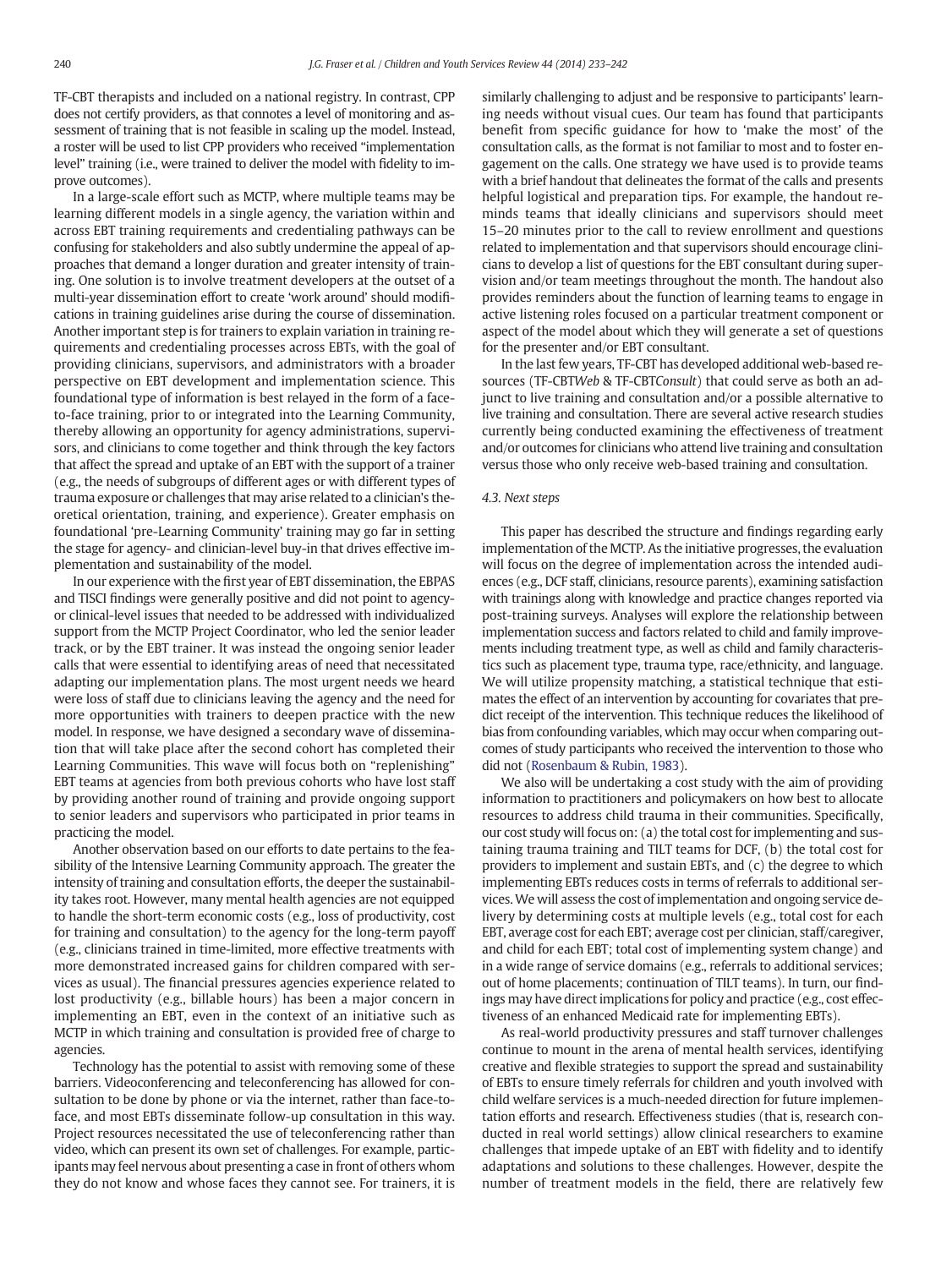<span id="page-8-0"></span>effectiveness trials (particularly rigorous comparative research studies) evaluating treatments for children with complex trauma (Fraser et al., 2013). Further, where effectiveness trials are available, analysis of the interplay of fidelity and outcomes is seldom addressed. This is a crucial research gap, reflected time and again in the field when clinician-level fidelity to an EBT is beyond the agency's capacity to implement and/or to sustain due to productivity demands, the vicissitudes of referrals, the often transient nature of children's placements and families' lives who are involved with child welfare services, and other circumstances specific to serving maltreated children.

A pressing question for the field, then, is two-fold: (1) what degree or level of model fidelity can feasibly be sustained in communitybased agencies, and (2) whether this level of fidelity translates to positive treatment outcomes for children with complex trauma. Addressing the issue of "sufficient fidelity" is fundamental to sustainability. It pertains to the need for realistic fidelity benchmarks that can be attained and maintained among trained staff via ongoing monitoring by the agency. It also speaks to the needs of developers and trainers, who must identify feasible mechanisms for fidelity monitoring so as to assess and – if necessary and possible – provide further consultation or booster trainings to support sustainability after a Learning Community ends. Such research will depend on closer collaboration among treatment developers, sites who are implementing EBTs (i.e., the incubators of change), and child welfare systems. Forging this new direction in future research is an important step forward in assuring robust positive outcomes for children and youth with complex trauma involved with child welfare services.

#### Acknowledgements

The project described in this paper was funded by the Administration for Children and Families, Children's Bureau, through Grant No. 09C01057.

#### References

- Aarons, G. A. (2004). [Mental health provider attitudes toward adoption of evidence-based](http://refhub.elsevier.com/S0190-7409(14)00227-8/rf0005) [practice: the Evidence-Based Practice Attitude Scale \(EBPAS\).](http://refhub.elsevier.com/S0190-7409(14)00227-8/rf0005) Mental Health Services [Research](http://refhub.elsevier.com/S0190-7409(14)00227-8/rf0005), 6(2), 61–74.
- Aarons, G. A. (2005). [Measuring provider attitudes toward evidence-based practice: con](http://refhub.elsevier.com/S0190-7409(14)00227-8/rf0010)[sideration of organizational context and individual differences.](http://refhub.elsevier.com/S0190-7409(14)00227-8/rf0010) Child & Adolescent [Psychiatric Clinics of North America](http://refhub.elsevier.com/S0190-7409(14)00227-8/rf0010), 14(2), 255–271.
- Aarons, G. A., Hurlburt, M., & Horwitz, S. M. (2011). [Advancing a conceptual model of](http://refhub.elsevier.com/S0190-7409(14)00227-8/rf0015) [evidence-based practice implementation in public service sectors.](http://refhub.elsevier.com/S0190-7409(14)00227-8/rf0015) Administration & [Policy in Mental Health](http://refhub.elsevier.com/S0190-7409(14)00227-8/rf0015), 38(1), 4–23.
- Aarons, G. A., Wells, R. S., Zagursky, K., Fettes, D. L., & Palinkas, L. A. (2009). [Implementing](http://refhub.elsevier.com/S0190-7409(14)00227-8/rf0020) [evidence-based practice in community mental health agencies: a multiple stakeholder](http://refhub.elsevier.com/S0190-7409(14)00227-8/rf0020) analysis. [American Journal of Public Health](http://refhub.elsevier.com/S0190-7409(14)00227-8/rf0020), 99(11), 2087–2095.
- Arvidson, J., Kinniburgh, K., Howard, K., Spinazzola, J., Strothers, H., Evans, M., et al. (2011). [Treatment of complex trauma in young children: Development and cultural](http://refhub.elsevier.com/S0190-7409(14)00227-8/rf0025) [considerations in application of the ARC intervention model.](http://refhub.elsevier.com/S0190-7409(14)00227-8/rf0025) Journal of Child & [Adolescent Trauma](http://refhub.elsevier.com/S0190-7409(14)00227-8/rf0025), 4(1), 34–51.
- Blaustein, M. E., & Kinniburgh, K. (2010). [Treating traumatic stress in children and adolescents:](http://refhub.elsevier.com/S0190-7409(14)00227-8/rf0030) [How to foster resilience through attachment, self-regulation, and competency.](http://refhub.elsevier.com/S0190-7409(14)00227-8/rf0030) New York: [Guilford Press.](http://refhub.elsevier.com/S0190-7409(14)00227-8/rf0030)
- Bride, B. (2012). [Secondary trauma and the child welfare workforce.](http://refhub.elsevier.com/S0190-7409(14)00227-8/rf0270) Paper presented at the [13th Annual Center for Advanced Studies in Child Welfare Conference: Beyond Burnout:](http://refhub.elsevier.com/S0190-7409(14)00227-8/rf0270) [Secondary Trauma and the Child Welfare Workforce, Minneapolis, MN](http://refhub.elsevier.com/S0190-7409(14)00227-8/rf0270).
- Center for the Study of Social Policy. (n.d.) The Strengthening Families Approach. Retrieved August 1, 2013 from, [http://www.cssp.org/reform/strengthening-families/the-basics/](http://www.cssp.org/reform/strengthening-families/the-basics/the-strengthening-families-approach) [the-strengthening-families-approach](http://www.cssp.org/reform/strengthening-families/the-basics/the-strengthening-families-approach).
- Center for the Study of Social Policy. (n.d.) Youth Thrive. Retrieved August 1, 2013, from <http://www.cssp.org/reform/child-welfare/youth-thrive>.
- Chamberlain, P., Roberts, R., Jones, H., Marsenich, L., Sosna, T., & Price, J. M. (2012). [Three](http://refhub.elsevier.com/S0190-7409(14)00227-8/rf0040) [collaborative models for scaling up evidence-based practices.](http://refhub.elsevier.com/S0190-7409(14)00227-8/rf0040) Administration & Policy [in Mental Health](http://refhub.elsevier.com/S0190-7409(14)00227-8/rf0040), 39(4), 278–290.
- Chapman, M., & Field, J. (2007). [Strengthening our engagement with families and increas](http://refhub.elsevier.com/S0190-7409(14)00227-8/rf0045)[ing practice depth.](http://refhub.elsevier.com/S0190-7409(14)00227-8/rf0045) Social Work Now, 38, 21–28.
- Child Welfare Collaborative Group & National Child Traumatic Stress Network (2013). [Child welfare training toolkit, 3rd edition: Trainer's guide.](http://refhub.elsevier.com/S0190-7409(14)00227-8/rf0050) Los Angeles, CA, Durham, [NC: National Center for Child Traumatic Stress.](http://refhub.elsevier.com/S0190-7409(14)00227-8/rf0050)
- Children and Families Research Center (2004). [Multiple placements in foster care: Litera](http://refhub.elsevier.com/S0190-7409(14)00227-8/rf0275)ture review of correlates and predictors. [University of Illinois at Urbana-Champlain.](http://refhub.elsevier.com/S0190-7409(14)00227-8/rf0275)
- Chu, A. T., & Lieberman, A. F. (2010). [Clinical implications of traumatic stress from birth to](http://refhub.elsevier.com/S0190-7409(14)00227-8/rf0055) age five. [Annual Review of Clinical Psychology](http://refhub.elsevier.com/S0190-7409(14)00227-8/rf0055), 6, 469–494.
- Cohen, J., & Mannarino, A. P. (2008). [Disseminating and implementing trauma-focused](http://refhub.elsevier.com/S0190-7409(14)00227-8/rf0060) [CBT in community settings.](http://refhub.elsevier.com/S0190-7409(14)00227-8/rf0060) Trauma, Violence & Abuse, 9(4), 214–226.
- Cohen, J. A., Mannarino, A. P., & Deblinger, E. (Eds.). (2012). [Trauma-focused CBT for chil](http://refhub.elsevier.com/S0190-7409(14)00227-8/rf0065)[dren and adolescents: Treatment applications](http://refhub.elsevier.com/S0190-7409(14)00227-8/rf0065). New York: Guilford Press.
- Cohen, J. A., Mannarino, A. P., Kliethermes, M., & Murray, L. A. (2012). [Trauma-focused](http://refhub.elsevier.com/S0190-7409(14)00227-8/rf0070) [CBT for youth with complex trauma.](http://refhub.elsevier.com/S0190-7409(14)00227-8/rf0070) Child Abuse & Neglect, 36(6), 528–541. Cohen, J. A., Mannarino, A. P., & Murray, L. K. (2011). [Trauma-focused CBT for youth who](http://refhub.elsevier.com/S0190-7409(14)00227-8/rf0075)
- [experience ongoing traumas.](http://refhub.elsevier.com/S0190-7409(14)00227-8/rf0075) Child Abuse & Neglect, 35(8), 637-646.
- Conrad, D., & Kellar-Guenther, Y. (2006). [Compassion fatigue, burnout, and compassion](http://refhub.elsevier.com/S0190-7409(14)00227-8/rf0080) [satisfaction among Colorado child protection workers.](http://refhub.elsevier.com/S0190-7409(14)00227-8/rf0080) Child Abuse & Neglect, 30(10), 1071–[1080.](http://refhub.elsevier.com/S0190-7409(14)00227-8/rf0080)
- Conradi, L., Agosti, J., Tullberg, E., Richardson, L., Langan, H., Ko, S., et al. (2011). [Promising](http://refhub.elsevier.com/S0190-7409(14)00227-8/rf0085) [practices and strategies for using trauma-informed child welfare practice to improve](http://refhub.elsevier.com/S0190-7409(14)00227-8/rf0085) [foster care placement stability: a breakthrough series collaboration.](http://refhub.elsevier.com/S0190-7409(14)00227-8/rf0085) Child Welfare, 90[\(6\), 207](http://refhub.elsevier.com/S0190-7409(14)00227-8/rf0085)–225.
- Cook, A., Blaustein, M., Spinazzola, J., & van der Kolk, B. (Eds.). (2003). Complex trauma in children and adolexcents. National Child Truamatic Stress Network. [http://www.](http://www.NCTSNet.org) NCTSNet.org
- Courtois, C. A., & Ford, J. (2009). [Treating complex traumatic stress disorders: An evidence](http://refhub.elsevier.com/S0190-7409(14)00227-8/rf0090)based guide. [New York: The Guilford Press.](http://refhub.elsevier.com/S0190-7409(14)00227-8/rf0090)
- DeBoard-Lucas, R., Wasserman, K., Groves, B.M., & Bair-Merritt, M. (2013). [Futures with](http://refhub.elsevier.com/S0190-7409(14)00227-8/rf0280)[out violence: 16 trauma-informed, evidence-based recommendations for advocates](http://refhub.elsevier.com/S0190-7409(14)00227-8/rf0280) [working with children exposed to intimate partner violence. In L. Davis \(Ed.\),](http://refhub.elsevier.com/S0190-7409(14)00227-8/rf0280) Families [without violence](http://refhub.elsevier.com/S0190-7409(14)00227-8/rf0280).
- Durlak, J. A., & DuPre, E. P. (2008). [Implementation matters: a review of research](http://refhub.elsevier.com/S0190-7409(14)00227-8/rf0095) on the infl[uence of implementation on program outcomes and the factors af](http://refhub.elsevier.com/S0190-7409(14)00227-8/rf0095)fecting implementation. [American Journal of Community Psychology](http://refhub.elsevier.com/S0190-7409(14)00227-8/rf0095), 41(3–4), 327–[350.](http://refhub.elsevier.com/S0190-7409(14)00227-8/rf0095)
- Ebert, L., Amaya-Jackson, L., Markiewicz, J., & Burroughs, J. (2008). [The NCCTS learning col](http://refhub.elsevier.com/S0190-7409(14)00227-8/rf0100)[laborative model for the adoption & implementation of evidence-based mental health](http://refhub.elsevier.com/S0190-7409(14)00227-8/rf0100) [treatment: NCCTS guidelines for conducting a learning collaborative.](http://refhub.elsevier.com/S0190-7409(14)00227-8/rf0100) Los Angeles, CA, [Durham, NC: National Center for Child Traumatic Stress, Duke University Evidence-](http://refhub.elsevier.com/S0190-7409(14)00227-8/rf0100)[Based Practice Implementation Center.](http://refhub.elsevier.com/S0190-7409(14)00227-8/rf0100)
- Fallot, R., & Harris, M. H. (2001). [Trauma-informed approaches to systems of care.](http://refhub.elsevier.com/S0190-7409(14)00227-8/rf0105) Trauma [Psychology Newsletter Division 56](http://refhub.elsevier.com/S0190-7409(14)00227-8/rf0105), 3(1), 6–7.
- Fixsen, D. L., Naoom, S. F., Blase, K. A., Friedman, R. M., & Wallace, F. (2005). [Implementa](http://refhub.elsevier.com/S0190-7409(14)00227-8/rf0110)tion research: A synthesis of the literature. [Tampa, FL: University of South Florida, Louis](http://refhub.elsevier.com/S0190-7409(14)00227-8/rf0110) [de la Parte Florida Mental Health Institute, The National Implementation Research](http://refhub.elsevier.com/S0190-7409(14)00227-8/rf0110) **Network**
- Fraser, J. G., Lloyd, S. W., Murphy, R. A., Crowson, M. M., Casanueva, C., Zolotor, A. J., et al. (2013). [A comparative effectiveness review of parenting and trauma-focused inter](http://refhub.elsevier.com/S0190-7409(14)00227-8/rf0115)[ventions for children exposed to maltreatment.](http://refhub.elsevier.com/S0190-7409(14)00227-8/rf0115) Journal of Developmental and [Behavioral Pediatrics](http://refhub.elsevier.com/S0190-7409(14)00227-8/rf0115), 34(5), 353–368.
- Greeson, J. K. P., Briggs, E. C., Kisiel, C. L., Layne, C. M., Ake, G. S., Ko, S. J., et al. (2011). [Com](http://refhub.elsevier.com/S0190-7409(14)00227-8/rf0120)[plex trauma and mental health in children and adolescents placed in foster care:](http://refhub.elsevier.com/S0190-7409(14)00227-8/rf0120) [Findings from the National Child Traumatic Stress Network.](http://refhub.elsevier.com/S0190-7409(14)00227-8/rf0120) Child Welfare, 90(6), 91–[108.](http://refhub.elsevier.com/S0190-7409(14)00227-8/rf0120)
- Grillo, C. A., Lott, D. A., & the Foster Care Subcommittee of the Child Welfare Committee (2010). [National child traumatic stress network.](http://refhub.elsevier.com/S0190-7409(14)00227-8/rf0285) Caring for children who have experi[enced trauma: A workshop for resource parents. Los Angeles, CA, and Durham, NC:](http://refhub.elsevier.com/S0190-7409(14)00227-8/rf0285) [National Center for Child Traumatic Stress.](http://refhub.elsevier.com/S0190-7409(14)00227-8/rf0285)
- Harris, P. A., Taylor, R., Thielke, R., Payne, J., Gonzalez, N., & Conde, J. G. (2009). [Research](http://refhub.elsevier.com/S0190-7409(14)00227-8/rf0125) electronic data capture (REDCap) – [a metadata-driven methodology and work](http://refhub.elsevier.com/S0190-7409(14)00227-8/rf0125)flow [process for providing translational research informatics support.](http://refhub.elsevier.com/S0190-7409(14)00227-8/rf0125) Journal of Biomedical [Informatics](http://refhub.elsevier.com/S0190-7409(14)00227-8/rf0125), 42(2), 377–381.
- Hendricks, A., Conradi, L., & Wilson, C. (2011). [Creating trauma-informed child welfare](http://refhub.elsevier.com/S0190-7409(14)00227-8/rf0130) [systems using a community assessment process.](http://refhub.elsevier.com/S0190-7409(14)00227-8/rf0130) Child Welfare, 90(6), 187–205.
- Hodgdon, H., Kinniburgh, K., Gabowitz, D., Blaustein, M., & Spinazzola, J. (2013). [Develop](http://refhub.elsevier.com/S0190-7409(14)00227-8/rf0135)[ment and implementation of trauma-informed programming in residential schools](http://refhub.elsevier.com/S0190-7409(14)00227-8/rf0135) [using the ARC framework.](http://refhub.elsevier.com/S0190-7409(14)00227-8/rf0135) Journal of Family Violence, 28(7).
- Hopkins, K. M., Cohen-Callow, A., Kim, H. J., & Hwang, J. (2010). [Beyond intent to leave:](http://refhub.elsevier.com/S0190-7409(14)00227-8/rf0140) [Using multiple outcome measures for assessing turnover in child welfare.](http://refhub.elsevier.com/S0190-7409(14)00227-8/rf0140) Children [and Youth Services Review](http://refhub.elsevier.com/S0190-7409(14)00227-8/rf0140), 32(10), 1380–1387.
- Igelman, R., Conradi, L., & Ryan, B. (2007). [Creating a trauma-informed child welfare sys](http://refhub.elsevier.com/S0190-7409(14)00227-8/rf0150)tem. [Traumatic Stress/Child Welfare](http://refhub.elsevier.com/S0190-7409(14)00227-8/rf0150), 21(1), 21–26.
- Institute for Healthcare Improvement (2003). [IHI's collaborative model for achieving break](http://refhub.elsevier.com/S0190-7409(14)00227-8/rf0155)[through improvement: IHI innovative series white paper the breakthrough series.](http://refhub.elsevier.com/S0190-7409(14)00227-8/rf0155) Boston: [Institute for Healthcare Improvement.](http://refhub.elsevier.com/S0190-7409(14)00227-8/rf0155)
- Kahn, W. A. (2003). [The revelation of organizational trauma.](http://refhub.elsevier.com/S0190-7409(14)00227-8/rf0165) Journal of Applied Science, 39[\(4\), 364](http://refhub.elsevier.com/S0190-7409(14)00227-8/rf0165)–380.
- Kahn, W. A. (2011). [The treatment of organizational wounds.](http://refhub.elsevier.com/S0190-7409(14)00227-8/rf0160) Organizational Dynamics, 40[\(2\), 75](http://refhub.elsevier.com/S0190-7409(14)00227-8/rf0160)–84.
- Kinninburgh, K., Blaustein, M., Spinazzola, J., & van der Kolk, B. (2005). [Attachment, Self-](http://refhub.elsevier.com/S0190-7409(14)00227-8/rf9005)[Regulation, and Competency: A comprehensive framework for intervention with](http://refhub.elsevier.com/S0190-7409(14)00227-8/rf9005) [childhood complex trauma.](http://refhub.elsevier.com/S0190-7409(14)00227-8/rf9005) Psychiatric Annals, 35(5), 424–430.
- Kiser, L. J., Nurse, W., Lucksted, A., & Collins, K. S. (2008). [Understanding the impact of](http://refhub.elsevier.com/S0190-7409(14)00227-8/rf0170) [trauma on family life from the viewpoint of female caregivers living in urban poverty.](http://refhub.elsevier.com/S0190-7409(14)00227-8/rf0170) [Traumatology](http://refhub.elsevier.com/S0190-7409(14)00227-8/rf0170), 14(3), 77–90.
- Kisiel, C. L., Fehrenbach, T., Small, L., & Lyons, J. (2009). [Assessment of complex trauma ex](http://refhub.elsevier.com/S0190-7409(14)00227-8/rf0175)[posure, responses and service needs among children and adolescents in child welfare.](http://refhub.elsevier.com/S0190-7409(14)00227-8/rf0175) [Journal of Child and Adolescent Trauma](http://refhub.elsevier.com/S0190-7409(14)00227-8/rf0175), 2, 143–160.
- Ko, S. (2007). [Creating Trauma-Informed Child-Serving Systems: Service Systems Brief](http://refhub.elsevier.com/S0190-7409(14)00227-8/rf0290), Vol. 1, [The National Child Traumatic Stress Network.](http://refhub.elsevier.com/S0190-7409(14)00227-8/rf0290)
- Ko, S., Ford, J., Kassam-Adams, N., Berkowitz, S. J., Wilson, C., & Wong, M. (2008). [Creating](http://refhub.elsevier.com/S0190-7409(14)00227-8/rf0180) [trauma-informed systems: Child welfare, education,](http://refhub.elsevier.com/S0190-7409(14)00227-8/rf0180) first responders, health care, juvenile justice. [Professional Psychology: Research and Practice](http://refhub.elsevier.com/S0190-7409(14)00227-8/rf0180), 39(4), 396–404.